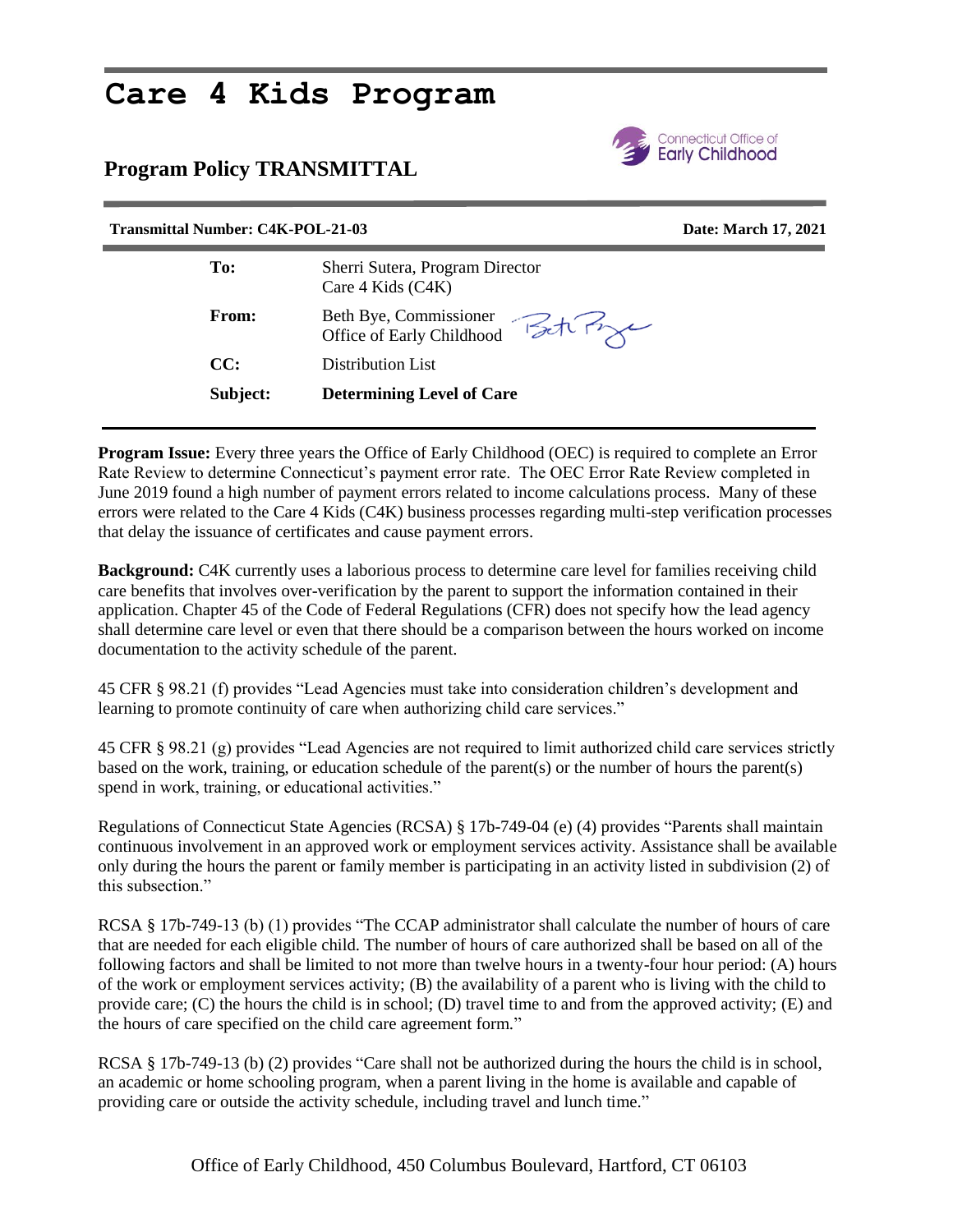RCSA § 17b-749-13 (b) (3) provides "The time needed to commute to and from the activity shall be taken into consideration when determining the actual number of hours of care that is needed. Travel time shall be limited to a maximum of one hour per day, unless the parent verifies that additional time is needed."

RCSA 17b-749-13 (b) (10) provides "The number of hours authorized shall not exceed the number of hours specified on the child care agreement form."

RCSA sections cited above are all contradictive in nature. RCSA § 17b-749-13 (b) (1) is specific that all factors shall be taken into account when determining the authorized hours of care for each eligible child. The purpose of this transmittal is to provide clarification as to how authorized hours of care shall be determined and to streamline processes for both families requesting child care assistance and C4K staff while still operating within the confines of the CFR and RCSA.

#### **Policy Directive:**

#### **A. Determining the Level of Care**

- Effective April 1, 2021, in determining the level of care, C4K shall utilize and compare the selfattested activity schedule and the hours listed on the income documentation to determine the care level for the family.
- C4K shall compare the self-attested activity schedule listed on the application or redetermination and the total hours worked listed on the income documentation or employment letter. If the selfattested activity schedule is **within 15 hours weekly** of the total hours listed on the income documentation or employer letter, the family shall be approved for the higher number of hours. No additional verification is needed if the discrepancy is between 1 and 15 hours. If the discrepancy is more than 15 hours, the worker shall place an outbound call to the parent first, followed by the employer if the parent is not reachable, to verify the average number of hours worked per week. The phone call and the verification of hours shall be captured in the case notes.

Example: If the income documentation or employer letter indicates a total of 15 hours weekly and the selfattested activity schedule totals 29 hours weekly, the parent shall be approved for 29 hours of care.

If a parent provides information on the application/redetermination for non-approved activity (i.e. higher education or activity not approved by JFES) this non-approved activity should be excluded.

#### **B. Travel Time**

Effective April 1, 2021, travel time shall be determined in increments of 30 minutes.

- If a parent indicates 0 minutes of daily, roundtrip travel on the application or redetermination, or if the child care location is the same location as the approved activity, no travel time shall be provided.
- If a parent indicates an amount between 1 and 30 minutes of daily, roundtrip travel on the application or redetermination, the parent shall be provided 30 minutes of travel time;
- If a parent indicates an amount between 31 and 60 minutes of daily, roundtrip travel on the application or redetermination, the parent shall be provided 60 minutes of travel time;
- If a parent indicates they need more than 61 minutes of daily, roundtrip travel on the application or redetermination, C4K shall make an outbound call to the parent to verify the reason for needing